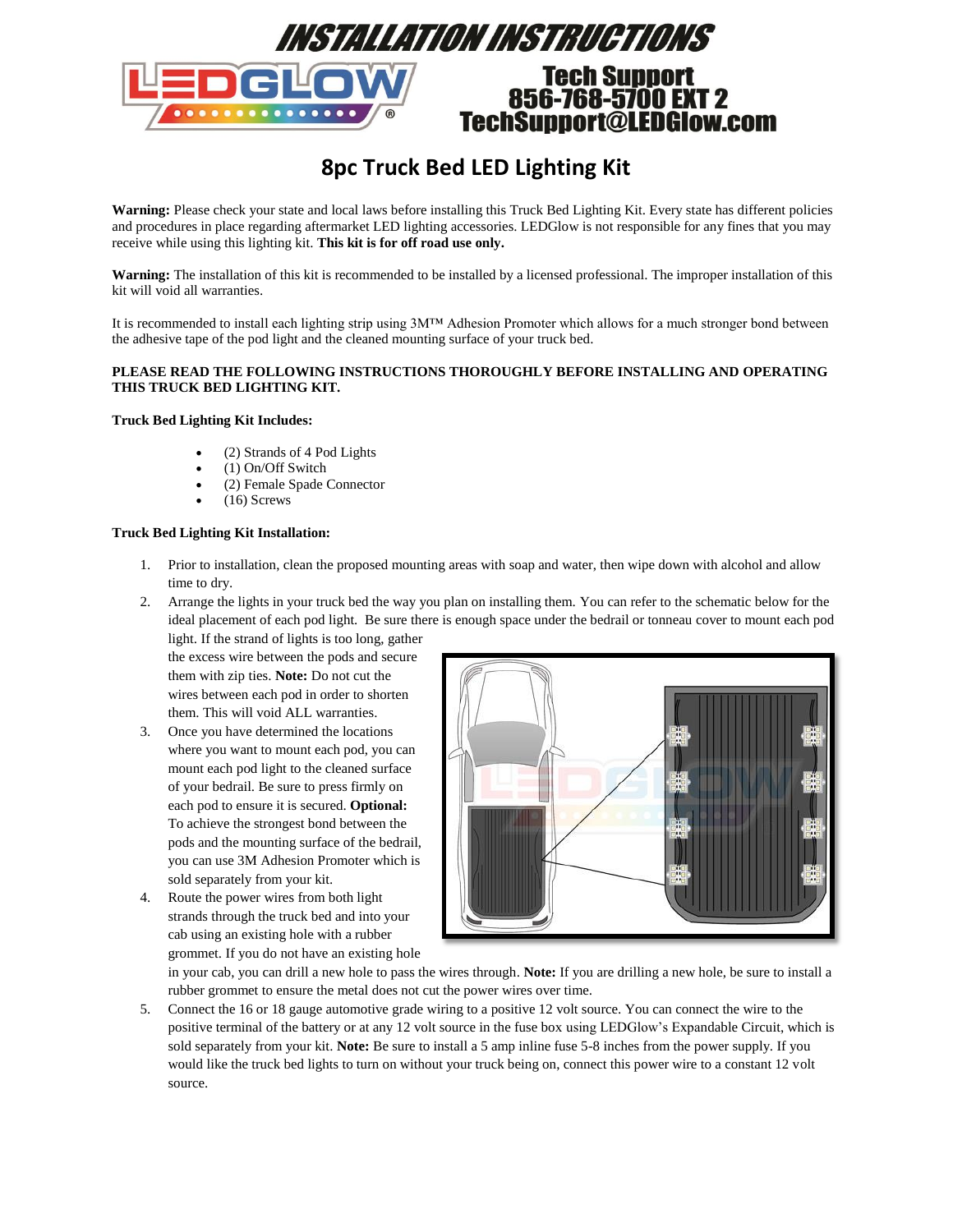

# **Tech Support** 856-768-5700 EXT 2 TechSupport@LEDGlow.com

- 6. Attach the wire that you just connected to the positive 12 volt source to the right post on the on/off switch using the supplied female spade connector.
- 7. Connect both power wires with the white stripe to the center post on the on/off switch using the supplied female spade connector. **Note:** If you want to use an existing or different switch than the one provided, be sure to verify the switch is rated for 12 volts and follow specific instructions for the switch.
- 8. Route both solid black ground wires to the left post (brass pin) on the on/off switch.



- 9. Attach a ground wire to a ground source and connect this wire to both of the kit's ground wires. Connect them all to the left post (brass pin) on the on/off switch using the supplied spade connector. This will provide illumination to the switch when turned on.
- 10. Secure all the excess wire with zip ties.
- 11. Once the Truck Bed Lighting Kit is installed and powered, ensure all of the lights are functioning properly.